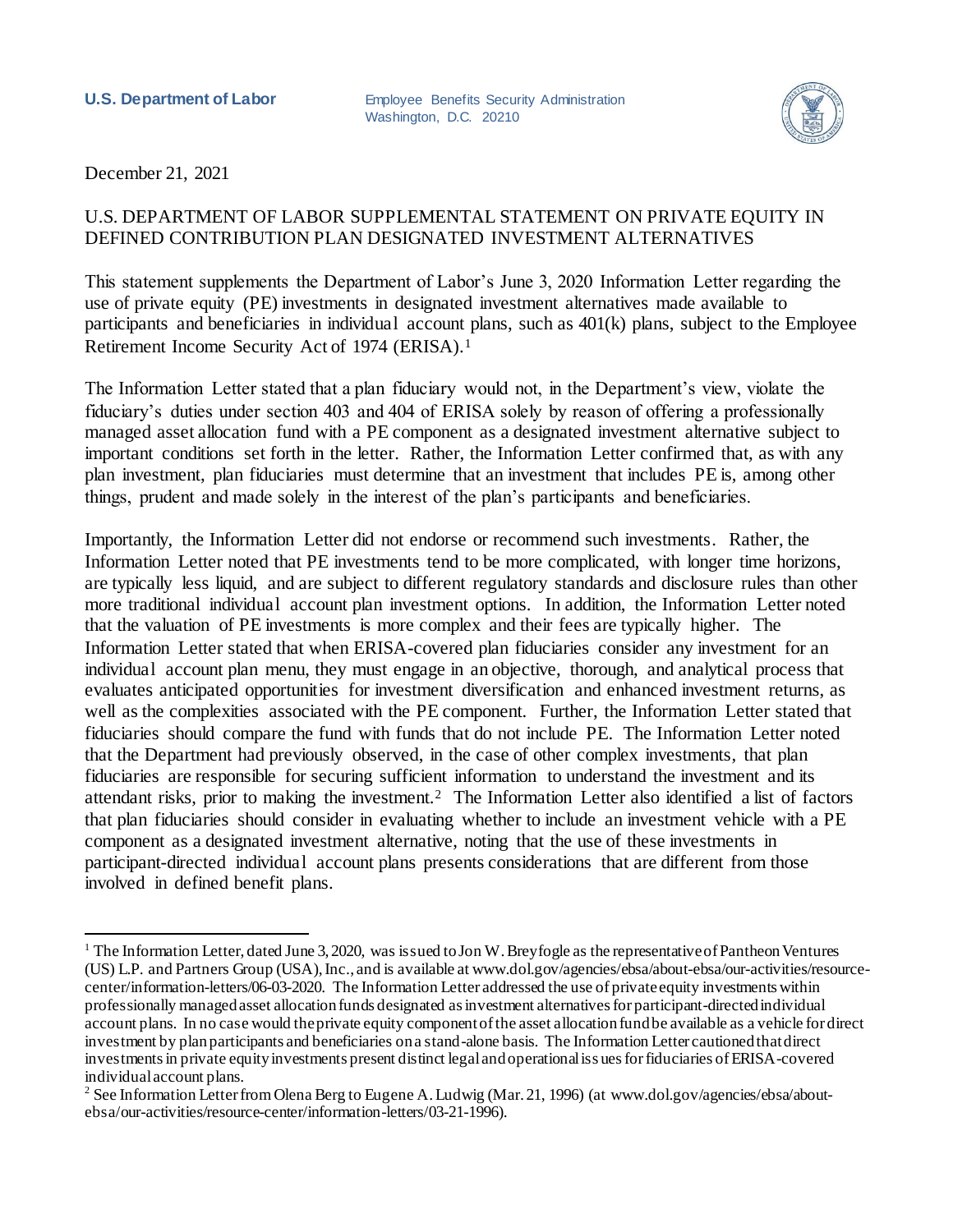The Department received questions and reactions from a range of stakeholders regarding the Information Letter. In addition, a "Risk Alert" issued by the Securities and Exchange Commission's Office of Compliance Inspections and Examinations shortly after the Information Letter was issued in June 2020 highlighted compliance issues in examinations of registered investment advisers that manage PE funds or hedge funds.<sup>3</sup> The Risk Alert addressed three areas: conflicts of interest; fees and expenses; and policies and procedures relating to material non-public information. After carefully considering the stakeholder input and the implications of the SEC Risk Alert, the Department concluded that it should supplement the Information Letter to ensure that plan fiduciaries do not expose plan participants and beneficiaries to unwarranted risks by misreading the letter as saying that PE—as a component of a designated investment alternative—is generally appropriate for a typical 401(k) plan.

First, the Department agrees with some stakeholders that the recitation in the Information Letter of representations by the requester regarding the claimed benefits of PE investments reflected the perspective of the PE industry; the representations were not balanced with counter-arguments and research data from independent sources. For example, some stakeholders expressed concern about representations that designated investment alternatives with a PE component "offer plan participants who have longer investment horizons an equities-based investment choice that may enhance retirement outcomes when compared to investment choices containing only publicly traded securities." The stakeholders challenged this assertion and warned that performance calculations must be carefully analyzed because they are not standardized or regulated like disclosures from registered investment companies (mutual funds). The stakeholders expressed concerns about the adequacy of investment disclosures that would be provided to participants and beneficiaries who may not have specialized investment education and experience. The stakeholders also observed that retirement savers may often need to liquidate or transfer these assets at an earlier stage than many long-term investors, especially workers that frequently change jobs.

Second, as noted above, the Information Letter explained the Department's expectations regarding the expertise plan fiduciaries should possess to be able to satisfy their duty under ERISA to prudently select and monitor PE as a component of a designated investment alternative. The Department stated that, as with any designated investment alternative, the plan fiduciary must consider whether the fiduciary has the skills, knowledge, and experience to make the required determinations or whether the plan fiduciary needs to seek assistance from a qualified investment manager or other investment professional. For example, the Information Letter pointed out that the responsible fiduciary should be able to determine, either alone or with the assistance of a qualified adviser, whether the particular investment arrangement complies with applicable requirements under securities, banking, or other relevant laws and regulations. Stakeholder concerns about the ability of the sponsoring employer and other plan-level fiduciaries in a typical 401(k)-type plan to fulfill these obligations led the Department to conclude that it should emphasize those parts of the letter.

It is important to note that the Information Letter responded to concerns raised by the requesters about plan fiduciaries who offer both defined benefit and defined contribution plans, and who may invest in PE for their defined benefit plans, but do not do so for the participant-directed individual account plans out of fear of liability. A plan-level fiduciary that has experience evaluating PE investments in a defined

l <sup>3</sup> Risk Alert, Observations from Examinations of Investment Advisers Managing Private Funds, SEC Office of Compliance Inspections and Examinations (June 23, 2020)("Many of the deficiencies discussed below [in Risk Alert] may have caused investors in private funds ('investors') to pay more in fees and expenses than they should have or resulted in investors not being informed of relevant conflicts of interest concerning the private fund adviser and the fund. This Risk Alert is intended to assist private fund advisers in reviewing and enhancing their compliance programs, and also to provide investors with information concerning private fund adviser deficiencies.")(at www.sec.gov/files/Private%20Fund%20Risk%20Alert\_0.pdf).